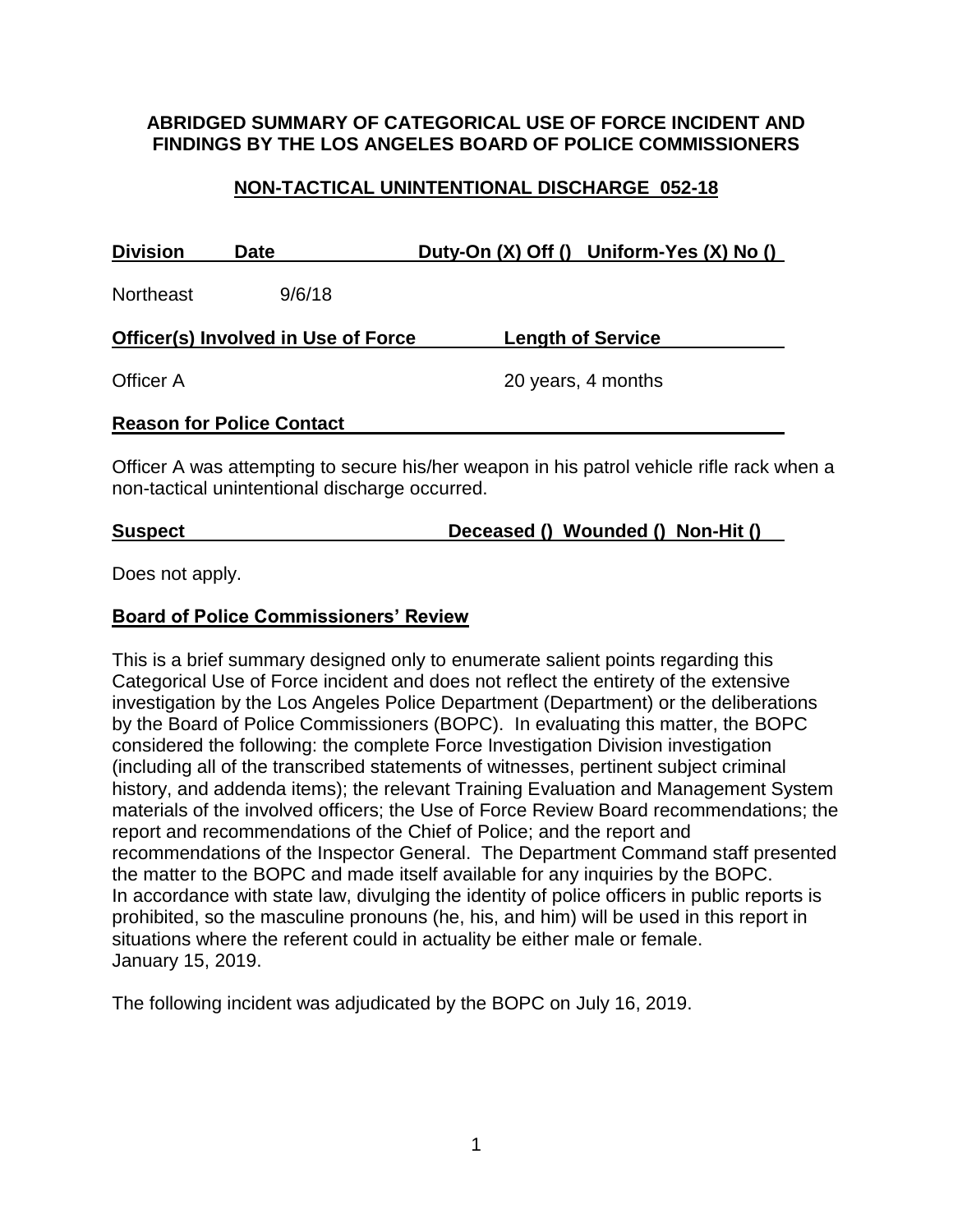#### **Incident Summary**

Officer A deployed his/her patrol rifle when backing-up officers who had stopped an occupied stolen vehicle. Once it was determined the suspect had fled the stolen vehicle, and the scene was secure, Officer A returned to his/her police vehicle to secure his weapon in its mounted rack. Even though Officer A had placed the weapon's Safe/Fire selector switch on "Safe", the weapon discharged as Officer A struggled to place the weapon into the rack. Officer A had mistakenly thought the weapon was to be secured in the rack with a loaded magazine in the weapon's magazine well and with a round in the firing chamber.

The investigation revealed how it was possible to inadvertently move the rifle's Safe/Fire selector switch during the process of placing the weapon into the rack. Additionally, the investigation determined that when the weapon was on the trigger guard post in the rack, with the safety selector lever on "Fire" mode, the trigger could be depressed. Based on the available evidence, the investigation determined that this was likely how the trigger was pressed in the instant case.

## **Los Angeles Board of Police Commissioners' Findings**

The BOPC reviews each Categorical Use of Force incident based upon the totality of the circumstances, namely all the facts, evidence, statements and all other pertinent material relating to the particular incident. In every case, the BOPC makes specific findings in three areas: Tactics of the involved officer(s); Drawing/Exhibiting of a firearm by any involved officer(s); and the Use of Force by any involved officer(s). Based on the BOPC's review of the instant case, the BOPC made the following findings:

## **A. Tactics**

The BOPC found Officer A's tactics to warrant a Tactical Debrief.

## **B. Drawing and Exhibiting**

Does Not Apply.

#### **C. Unintentional Discharge**

The BOPC found Officer A's unintentional discharge to be Negligent, warranting a finding of Administrative Disapproval.

#### **Basis for Findings**

In making its decision in this matter, the Commission is mindful that every "use of force by members of law enforcement is a matter of critical concern both to the public and the law enforcement community. It is recognized that some individuals will not comply with the law or submit to control unless compelled to do so by the use of force; therefore, law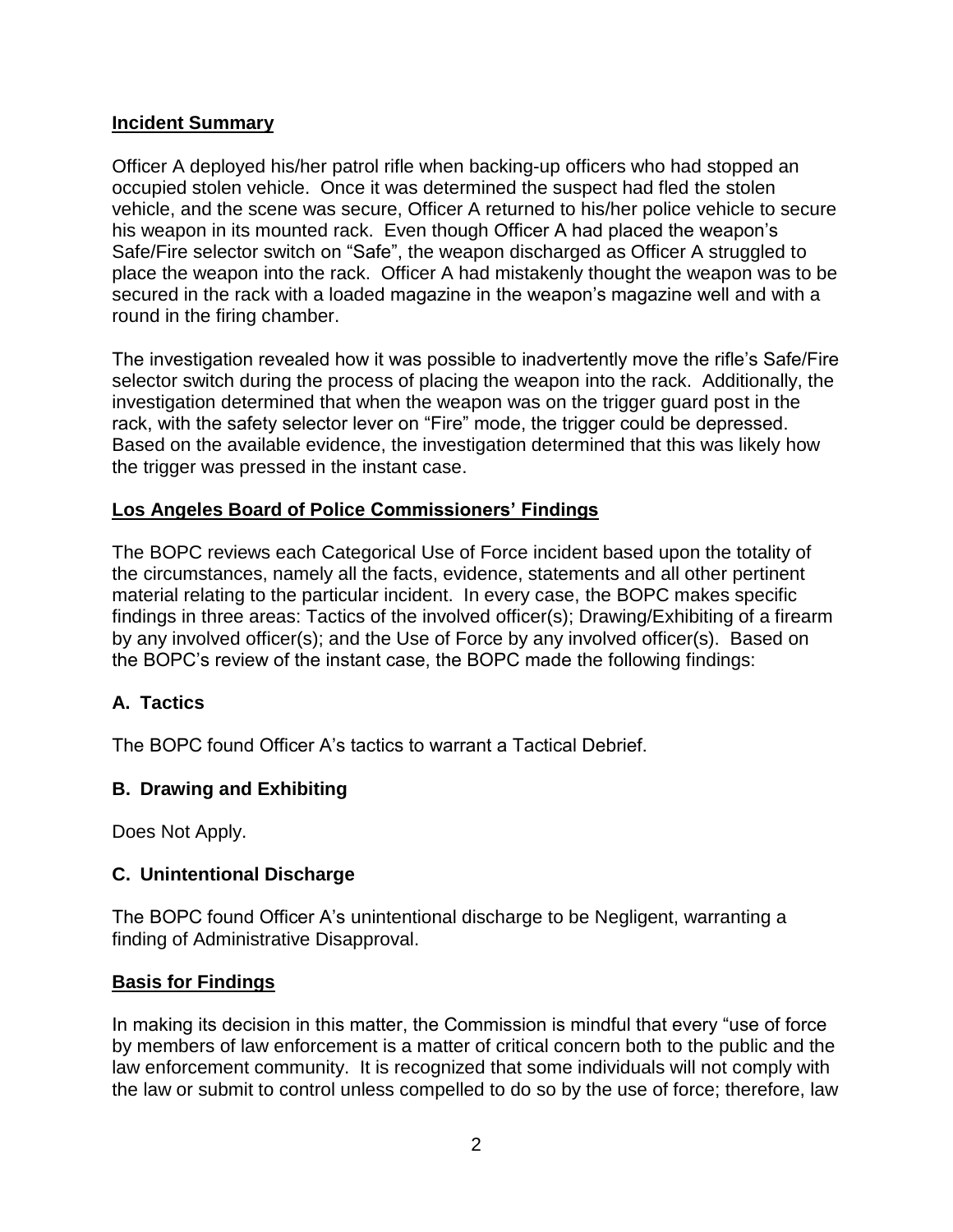enforcement officers are sometimes called upon to use force in the performance of their duties. It is also recognized that members of law enforcement derive their authority from the public and therefore must be ever mindful that they are not only the guardians, but also the servants of the public. The Department's guiding value when using force shall be reverence for human life. Officers shall attempt to control an incident by using time, distance, communications, and available resources in an effort to de-escalate the situation, whenever it is safe and reasonable to do so. When warranted, Department personnel may objectively use reasonable force to carry out their duties. Officers who use unreasonable force degrade the confidence of the community we serve, expose the Department and fellow officers to legal and physical hazards, and violate the rights of individuals upon whom unreasonable force is used. Conversely, officers who fail to use force when warranted may endanger themselves, the community and fellow officers." (Use of Force Policy, Los Angeles Police Department Manual.)

The Commission is cognizant of the legal framework that exists in evaluating use of force cases, including the United States Supreme Court decision in Graham v. Connor, 490 U.S. 386 (1989), that:

"The reasonableness of a particular use of force must be judged from the perspective of a reasonable officer on the scene, rather than with the 20/20 vision of hindsight. The calculus of reasonableness must embody allowance for the fact that police officers are often forced to make split-second judgments – in circumstances that are tense, uncertain and rapidly evolving – about the amount of force that is necessary in a particular situation."

The Commission is further mindful that it must evaluate the actions in this case in accordance with existing Department policies. Relevant to our review are Department policies that relate to the use of force:

Law enforcement officers are authorized to use deadly force to:

- Protect themselves or others from what is reasonably believed to be an imminent threat of death or serious bodily injury; or
- Prevent a crime where the subject's actions place person(s) in imminent jeopardy of death or serious bodily injury; or
- Prevent the escape of a violent fleeing felon when there is probable cause to believe the escape will pose a significant threat of death or serious bodily injury to the officer or others if apprehension is delayed. In this circumstance, officers shall to the extent practical, avoid using deadly force that might subject innocent bystanders or hostages to possible death or injury.

The reasonableness of an Officer's use of deadly force includes consideration of the officer's tactical conduct and decisions leading up to the use of deadly force. (Use of Force Policy, Los Angeles Police Department Manual.)

An officer's decision to draw or exhibit a firearm should be based on the tactical situation and the officer's reasonable belief that there is a substantial risk that the